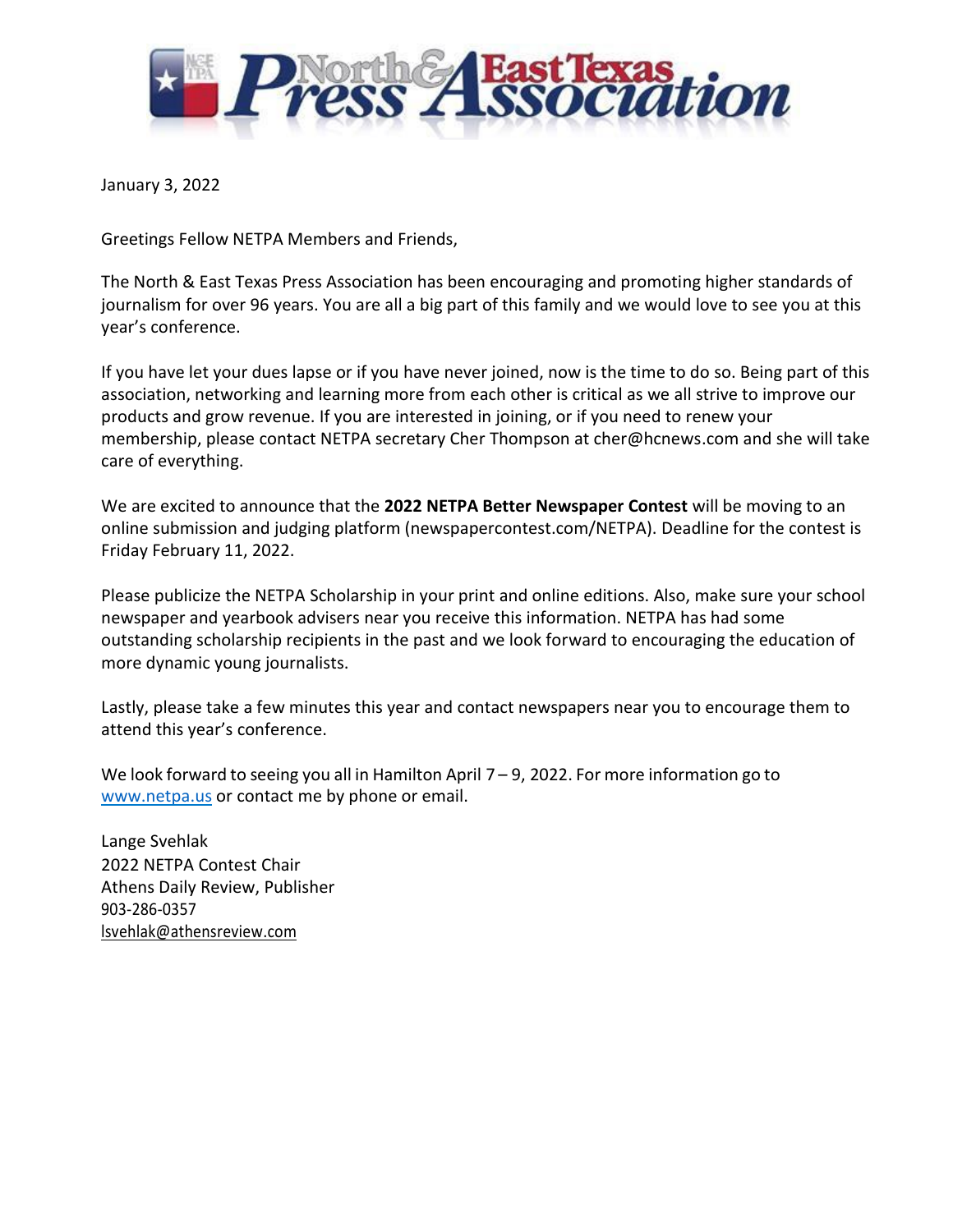# **The Inn at Circle T - Hamilton, TX April 7th - April 9th , 2022** 2022 BETTER NEWSPAPER CONTEST *96 thAnnual NETPA Convention*

# **Contest features: 13 Major Categories**

General Excellence • Advertising • Column Writing • Editorials • Feature Stories Headline Writing • Page Design • News Writing • Sports Writing • Sports Coverage Feature Photo • Sports Photo • News Photo Also includes awards for: Journalist of the Year, Photographer of the Year, Special Section or Special Edition, Community Service and Sweepstakes

## **Entry Fee: \$25 per Newspaper**

Regardless of Number of Entries Fee MUST be Paid Before Contest Entries Will be Judged

**Entry Fee must be RECEIVED by** 

**February 11, 2022**

### **Mail Entry Fee to:**

Lange Svehlak Palestine Herald-Press P.O. Box 379 Palestine, Texas 75802 Phone: 903-286-0357 or Email: lsvehlak@athensreview.com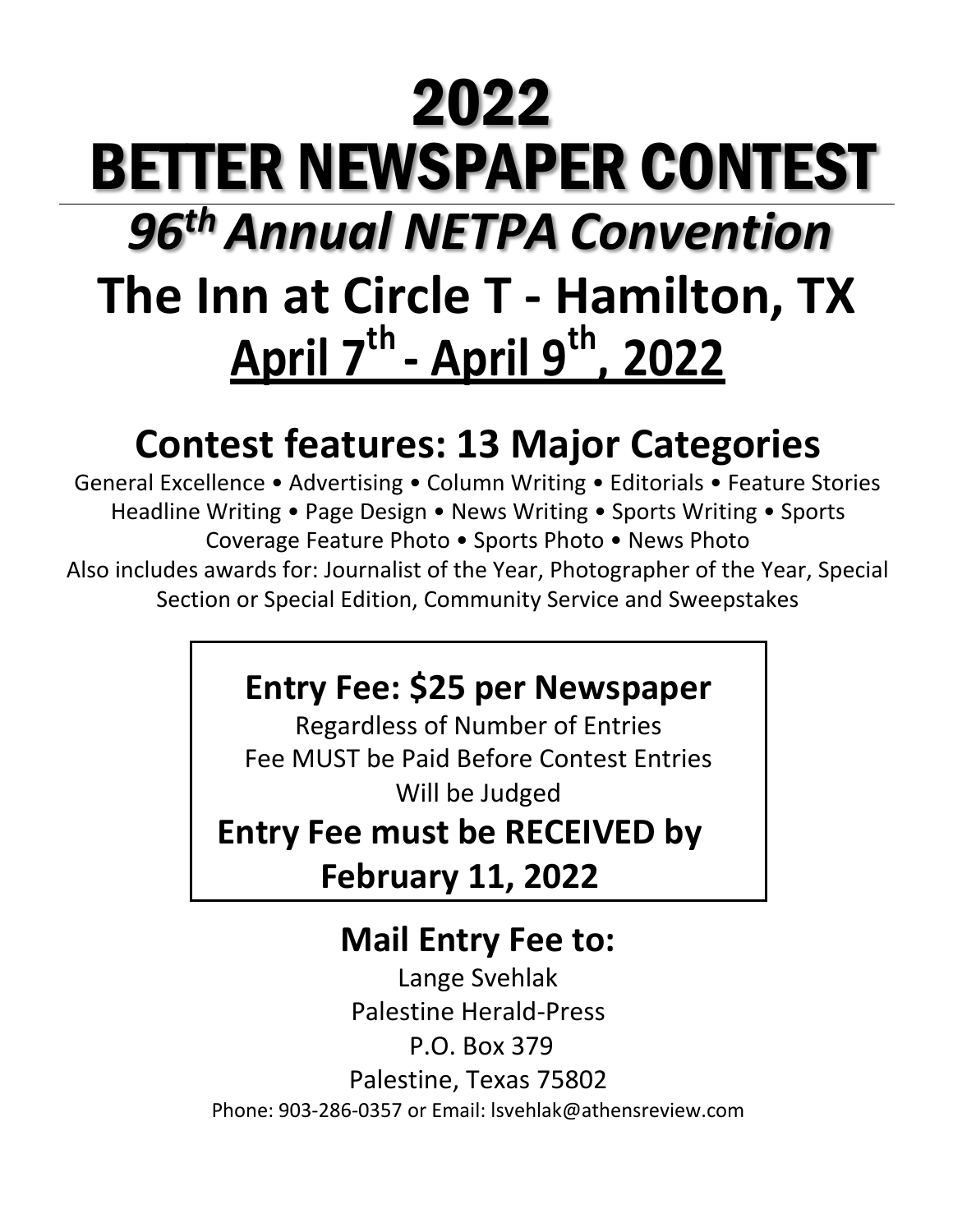### **NETPA Contest Rules**

### **Instructions on how to register and place your entries can be found at www.newspapercontest.com/NETPA**

- 1. The contest is open to dues paying MEMBERS of the North and East Texas Press Association.
- 2. **CONTEST PERIOD:** All entries must have been originally published during calendar year2021.
- 3. Except for Column Writing, no newspaper shall be given more than one award in any contest category where points awarded count toward the association's Sweepstakes Awards.
- 4. Entries published in more than one newspaper may be entered only one time in the largest circulation category in which they appeared.
- 5. **ELIGIBILITY:** The contest is under the full supervision of NETPA and is open to all daily, semiweekly, twin weeklyandweeklynewspapersthathavepaidtheir current2022-2023 NETPA member dues statement.
	- a. **Combination Dailies** (morning and evening publications) are entitled to one entry in each contest, but entry may be made up of material from either or both editions.
	- b. **Semi-Weekly Newspapers** (publications carrying one name but published twice each week) must enter the semi-weekly division.
	- c. **Twin-Weekly Newspapers** (two weeklies bearing different names but published from the same office and distributed in the same town on different days of the week)must be treated as a semi-weekly and entered in the semi-weekly division.
- 6. **DIVISION REQUIREMENTS:** A newspaper must compete in its circulation bracket based on the October 2021 U.S. Postal Service statement of total paid circulation.
- 7. **PREPARATION OF ENTRIES:** Only one (1) set of entries may be submitted in each category, except column writing, in which two (2) sets of entries may be submitted.
	- **a. Register at www.newspapercontest.com/NETPA**
- 8. **NO EXPLANATION:** Letter and memos explaining entries may accompany ONLY Editorial and Community Service entries for which background information may be helpful to the contest judges.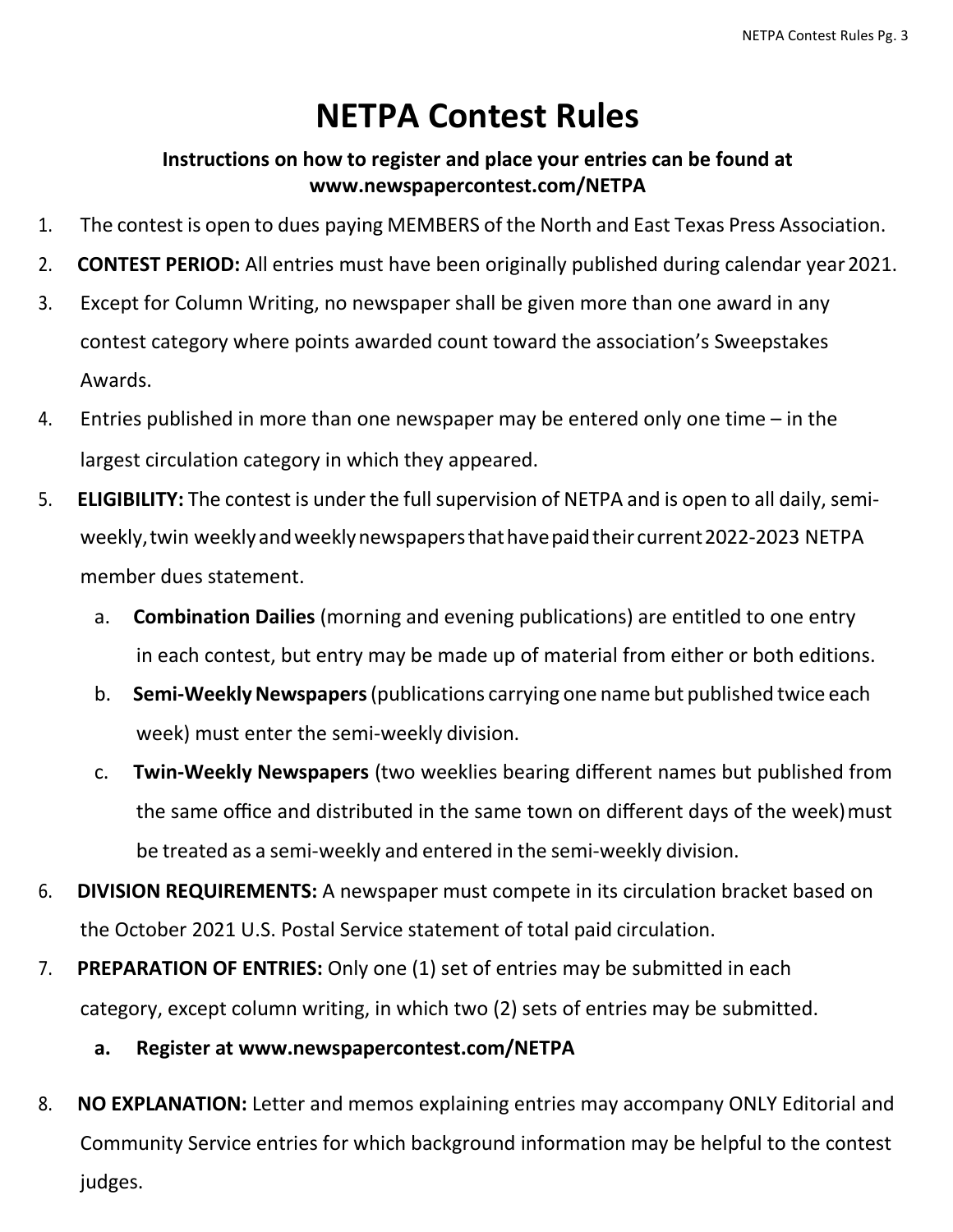- 9. **JUDGES:** Judges will be selected by the Contest Chairman and shall include professional journalists.
- 10. **AWARDS:** Awards will be announced Saturday, April 9, 2022, at The Inn at Circle T in Hamilton, Texas, during the North and East Texas Press Association Convention. First place winners will come forward to receive plaques. Certificates will be distributed to second, third and fourth place winners after the awards ceremony. Copies of the Winners' Circle with comments on each entry will be available at the conclusion of the awards brunch.

### **DIVISIONS**

**DIVISION 1:** All daily newspapers regardless of circulation.

**DIVISION 2:** Semi and Tri Weeklies over 2500 circulation.

### **DIVISION 3:** Semi and Tri Weeklies under 2500 circulation.

**DIVISION 4:** Weeklies over 1500 circulation.

**DIVISION 5:** Weeklies under 1500 circulation.

Circulation numbers will be used from TPA to assign divisions.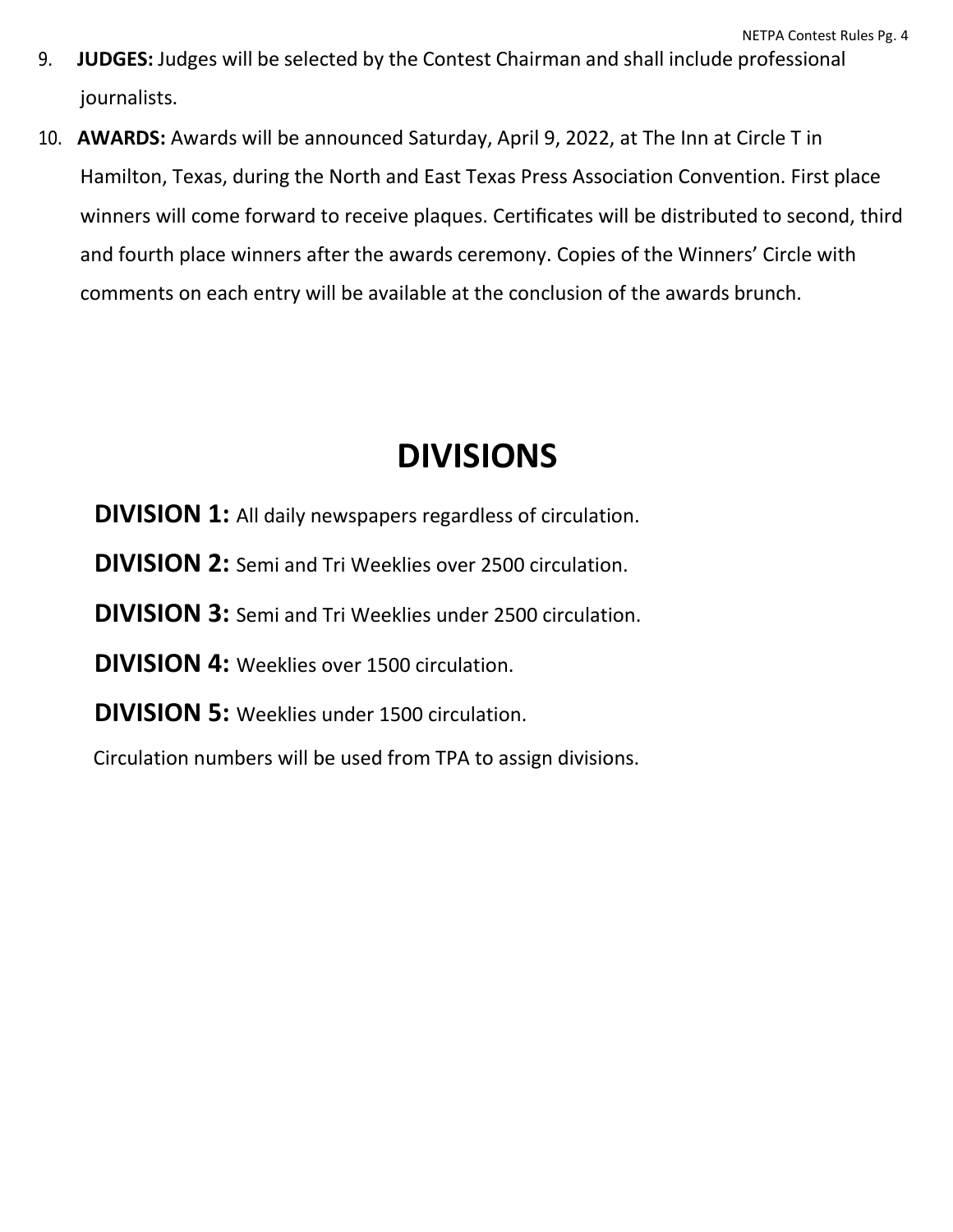# **CATEGORIES**

**General Excellence:** Submit two (2) complete issues published in calendar year 2021. Wire copy and non-staff produced copy will not be considered. Judging will be based on news coverage, quality of writing, composition/display, headlines, use of photos and art work, front page and specialty pages, such as editorial page, family life, social page and sports page. Judges will consider both issues as one entry.

**Advertising:** Each paper can submit entries from up to three advertisements (composed entirely by your staff) from any issues published in calendar year 2021. Judging will be based on the selling power of copy, originality/creativity, layout/design, use of photos, graphics and typography. Judges will consider all three ads as one entry.

**Column Writing:** Column writing can be humorous, serious, sports, etc. Submit two (2) entries of staff-written columns originally written and published in calendar year 2021. (NOTE: Two columnists may submit separate sets of entries.) Each set of columns will be judged as one entry. They may be written by your staff on any subject in any style. Judging will be based on lead, subject matter and quality and style of writing.

**Editorials:** Submit two (2) entries of staff-written editorials originally written and published in calendar year 2021. Judging will be based on quality and lead, style of writing, subject matter and local significance. Judges will consider both editorials as one entry.

**Feature Story:** Submit two (2) entries of staff-written features originally written and published in calendar year 2021. Judging will be based on content/subject matter, quality, style and lead, and presentation, including layout, design, headlines, typography, photos and use of color. Judges will consider both feature stories as one entry.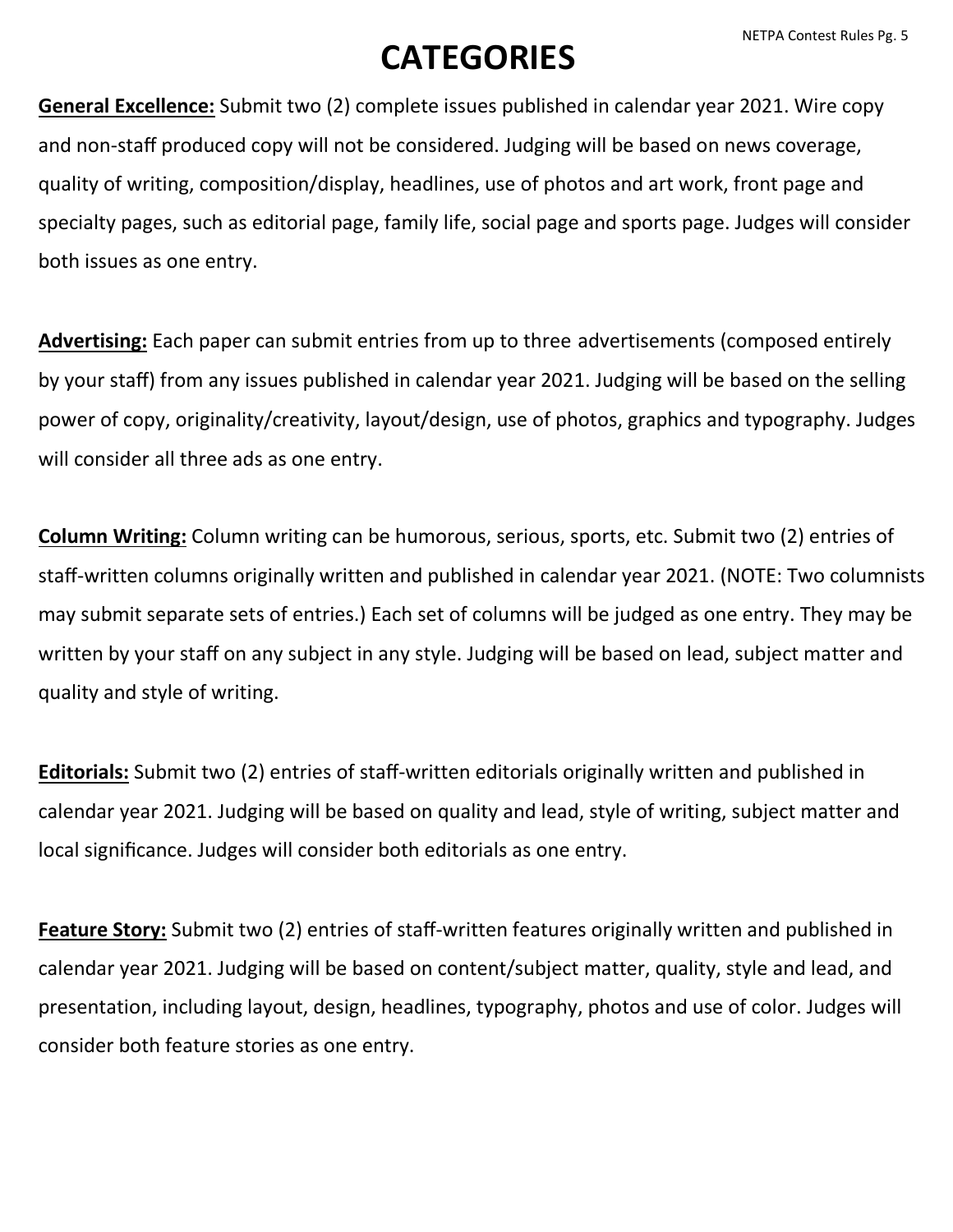**Headline Writing:** Submit entries of your three best headlines from any issues published in calendar year 2021. The headlines must have been written by a regular staff member for a locally produced staff story. Headline entries can come from any section of regular edition. Judging will be based on accuracy, cleverness, creativity, impact and originality. Judges will consider all three headlines as one entry.

**Page Design:** Submit one PDF file of each of the following: one front page, one editorial, one sports and one family / lifestyle page from any editions published during one month of the newspaper's choice in 2021. All pages must have been published in the same month. Judging will be based on readability, innovation, color, graphics, design features, typography, photos and other artwork. Judges will consider all four pages as one entry.

News Writing: Submit full-page PDF files of two complete staff-written news stories published in calendar year 2021. Please ID submitted story in online notes. Judging will be based on quality of writing, lead, news value and enterprise. Judges will consider both news stories as one entry.

**Sports Writing:** Submit full-page PDF files of two (2) complete staff---written sports stories published in calendar year 2021. Please ID submitted story in online notes. May include sports features. Judging will be based on quality of writing, lead, news value and enterprise. Judges will consider both news stories as one entry.

**Sports Coverage:** Submit two (2) full-page PDF files of sports pages originally published in calendar year 2021. Please ID in online notes any sports writing or photos not produced by your staff. Judging will be based on quality of writing, range of coverage, photos, layout/design and suitability of headlines. Judges will consider both issues as one entry.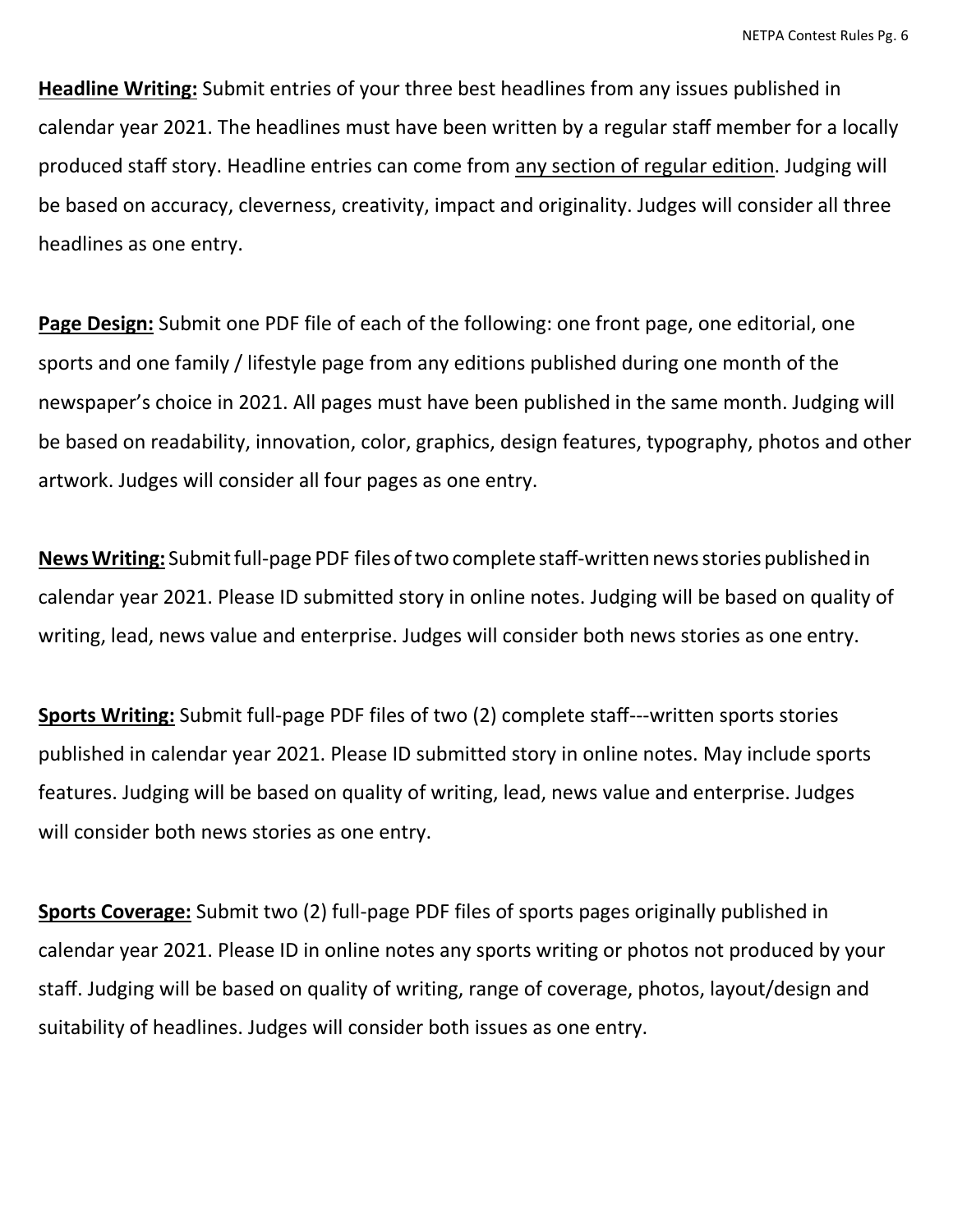**Feature Photo:** Submit two (2) full-page PDF files of two feature photos originally photographed and published in calendar year 2021. Submit only photos taken by members of your regular staff. Please ID submitted photo in online notes. Judging will be based on reader interest, composition, quality of cutline, enterprise and innovation, and reproduction. Judges will consider both photos as one entry.

News Photo: Submit two (2) full-page PDF files of two news photos originally photographed and published in calendar year 2021. Submit only photos taken by members of your regular staff. Please ID submitted photo in online notes. Judging will be based on timeliness, composition, quality of cutline, enterprise and innovation, and reproduction. Judges will consider both photos as one entry.

**Sports Photo:** Submit two (2) full-page PDF files of two sports photos originally photographed and published in calendar year 2021. Submit only photos taken by members of your regular staff. Please ID submitted photo in online notes. Judging will be based on action, composition, quality of cutline, enterprise and innovation, and reproduction. Judges will consider both photos as one entry.

### **Photographer of the Year: Daily Division \* Semi-Weekly Division \* Weekly Division**

Submit six (6) full-page PDF files of photos (2 from sports, 2 spot news and 2 feature or stand-alone photos) taken by the same photographer for the same newspaper and published during 2021. One entry per newspaper.

#### **Journalist of the Year: Daily Division • Semi-Weekly Division • Weekly Division**

Submit full page PDF files of five (5) original stories by the same writer, for the same newspaper and published during 2021. One entry per newspaper.